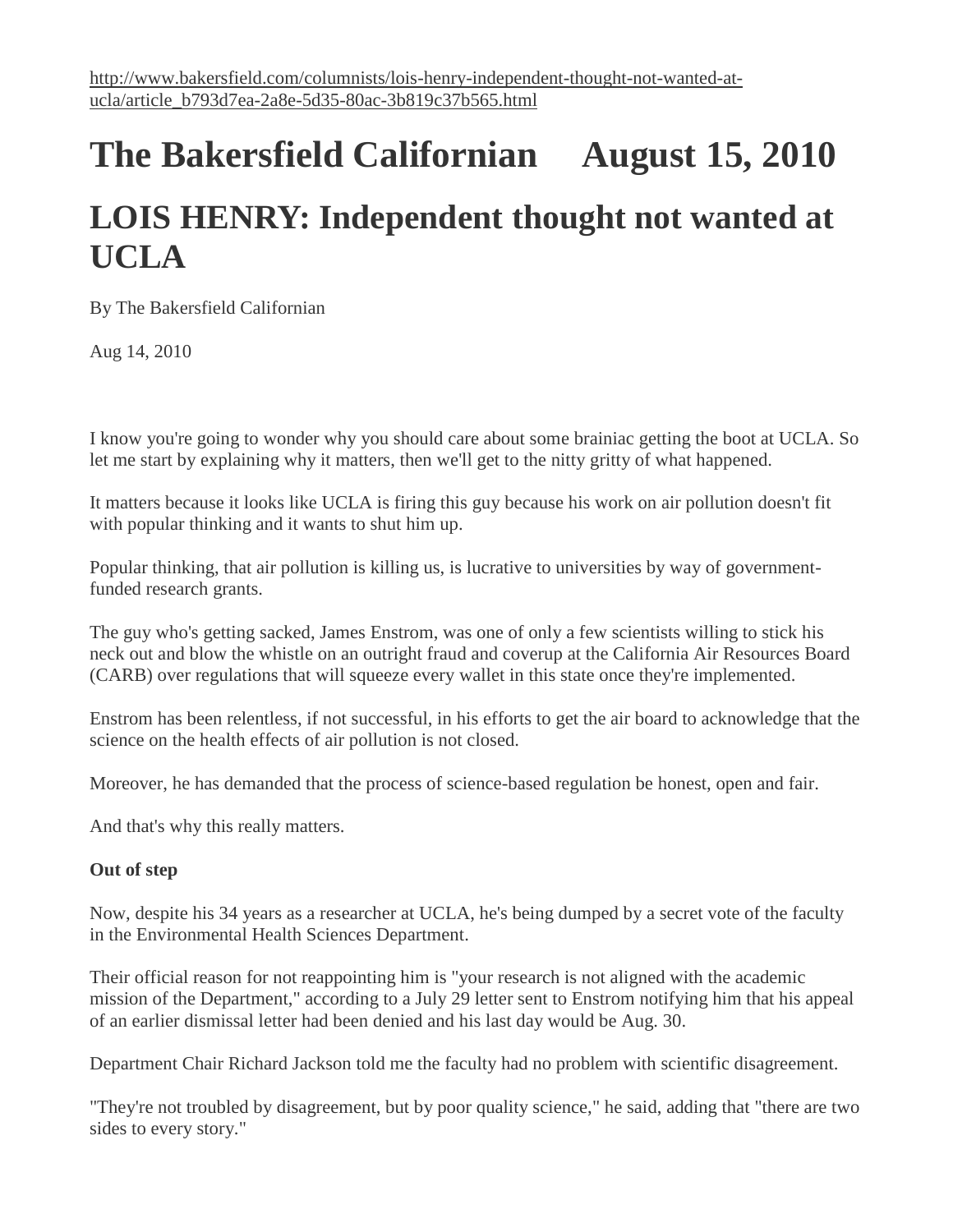When I asked what about Enstrom's science had been subpar, Jackson said he would prefer I schedule a "formal interview" with him, which I did for the next day. He later canceled and referred me to Sarah Anderson, dean of communications for the School of Public Health.

Anderson e-mailed and asked what my questions were. I sent them and she replied that UCLA does not discuss personnel issues.

I objected that the faculty's opinion of Enstrom's published scientific work isn't a personnel issue.

I got nothing back.

Several other Environmental Sciences faculty members did not return my calls.

Beate Ritz, a leading air pollution scientist with UCLA who works in the Epidemiology Department, did respond.

She said she hadn't read Enstrom's 2005 study on air pollution.

But, based on his 2003 findings that second-hand cigarette smoke doesn't kill people, she said she knows him "for letting his interpretations go beyond the data and his personal biases to be strong enough to not allow for a balanced and appropriately cautious interpretation of the numbers."

Her attitude wasn't surprising to Enstrom, who said his 2003 paper, published in the British Medical Journal, was widely attacked.

"Not a single error was ever identified in that paper and I refuted all claims made against me and my research," he said. "My work isn't about being politically correct, it's about honest research and being faithful to the science."

Noted toxicologist Robert Phalen, who co-directs the Air Pollution Health Effects Laboratory at the University of California, Irvine, said Enstrom's science is very high quality. He theorized it has been Enstrom's outside activities, such as agitating at the air board, that did him in rather than his science.

"Jim was definitely out of step" with the direction of the leaders of his department, Phalen said.

Jackson himself alluded to that, saying the faculty were also troubled by Enstrom's presentation at a symposium in February put on by CARB to discuss the science examining air pollution's health effects. He didn't say exactly what about the presentation was upsetting.

# **Tangling with CARB**

The Environmental Science mission statement says the department is "committed to furthering research and education at the interface between human health and the environment."

Enstrom has done exactly that with his studies, most notably one published in 2005 that shows no evidence of premature deaths in California due to exposure to PM2.5.

PM2.5 is tiny bits of dust and soot that CARB is trying to regulate to a gnat's hind end.

Specifically, CARB has regulations pending that would render today's trucking and heavy construction fleets inoperable in California.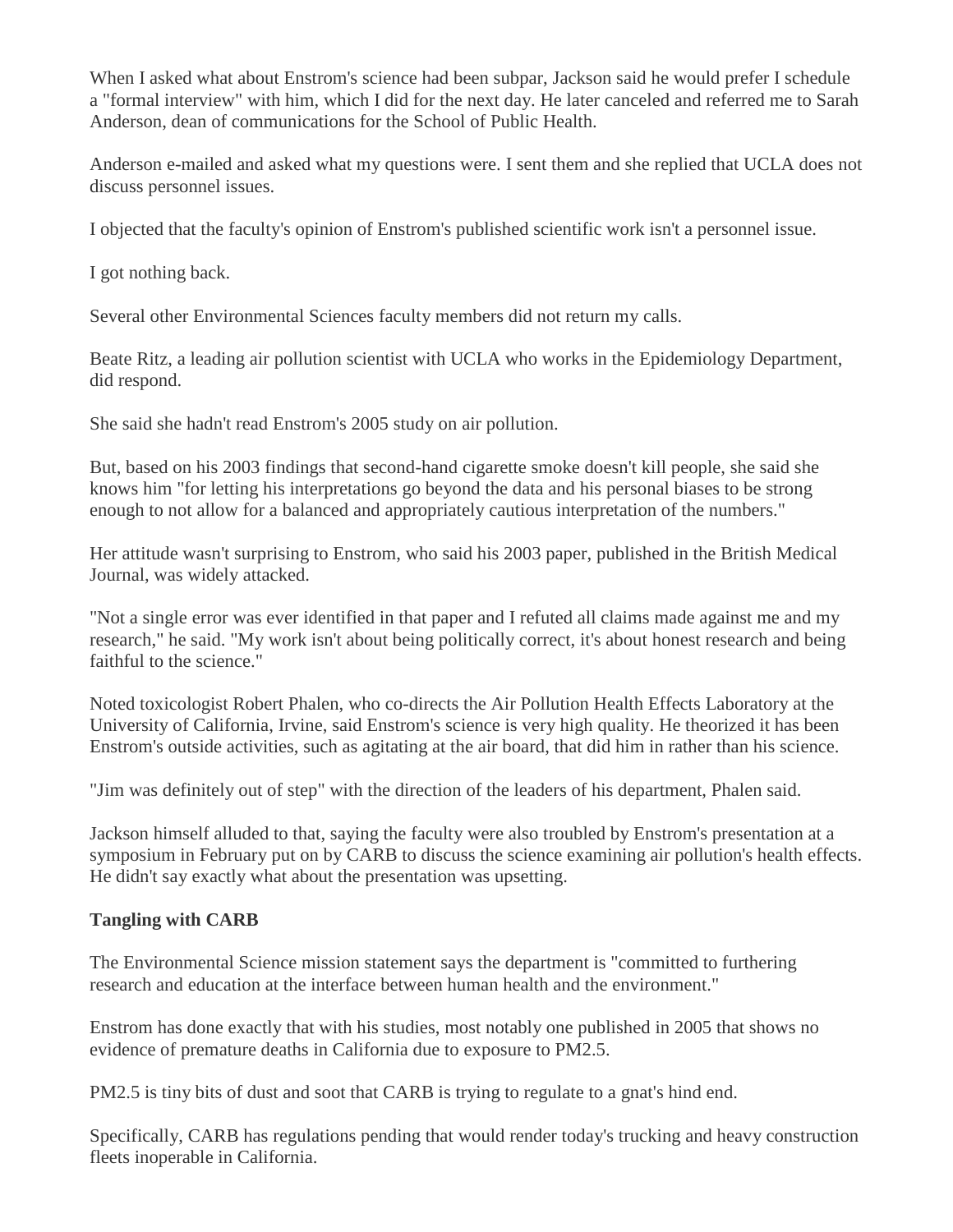The rationale for the regulations is that, based on numerous studies, PM2.5 kills thousands of Californians each year.

Enstrom's 2005 study was peer-reviewed and published in well-respected journals and, while some have disagreed with his conclusions, the study and its methodology have held up.

Yet, when a health effects report used to justify the new trucking regulations was written by CARB staffer Hien Tran, Enstrom's study was misquoted and discounted, as were others that don't support the notion that PM2.5 kills.

Tran, it was discovered by Enstrom and others, had lied about having a Ph.D in statistics from UC Davis.

Enstrom's bell clanging over Tran later revealed that CARB chairwoman Mary Nichols knew about Tran's falsification but kept mum to other board members until after they voted to approve the trucking rules.

As an aside, I'm still aghast that both Tran and Nichols have kept their jobs. Really, we can't find two people in the entire state who can do this job honorably?

## **Making friends**

Back to Enstrom. He also single-handedly got scientist John Froines kicked off the Scientific Review Panel, a state organization tasked with identifying toxic contaminants.

And, as luck would have it, Froines is a voting faculty member of UCLA's Environmental Sciences Department.

It was the Scientific Review Panel that in the 1990s declared diesel exhaust is toxic. That declaration triggered CARB to gin up regulations to reduce the amount of diesel PM2.5 in the air, which is what brought on the truck and heavy equipment regulations we're now facing.

Scientists are supposed to apply for and be appointed to the Scientific Review Panel on three-year terms. Froines was appointed in 1984 and continued to sit on that panel for more than 25 years though he was only reappointed a couple of times in the early years.

It's not just an issue of needing new blood. The Scientific Review Panel verifies and approves methodologies for studies that are government-funded.

Froines is also head of the Southern California Particle Center, which conducts such governmentfunded studies. All of which makes his de facto lifetime appointment seem more than a little conflicty.

When Enstrom brought that to the attention of the Legislature, Froines was kicked off the panel.

I called Froines to see how he felt about that and his views on Enstrom but he didn't call back.

#### **The offense of not going along**

Enstrom told me he doesn't believe his colleagues have done bad science, per se, on air pollution.

His main concern has been with how one-sided and self-fulfilling the entire system has become.